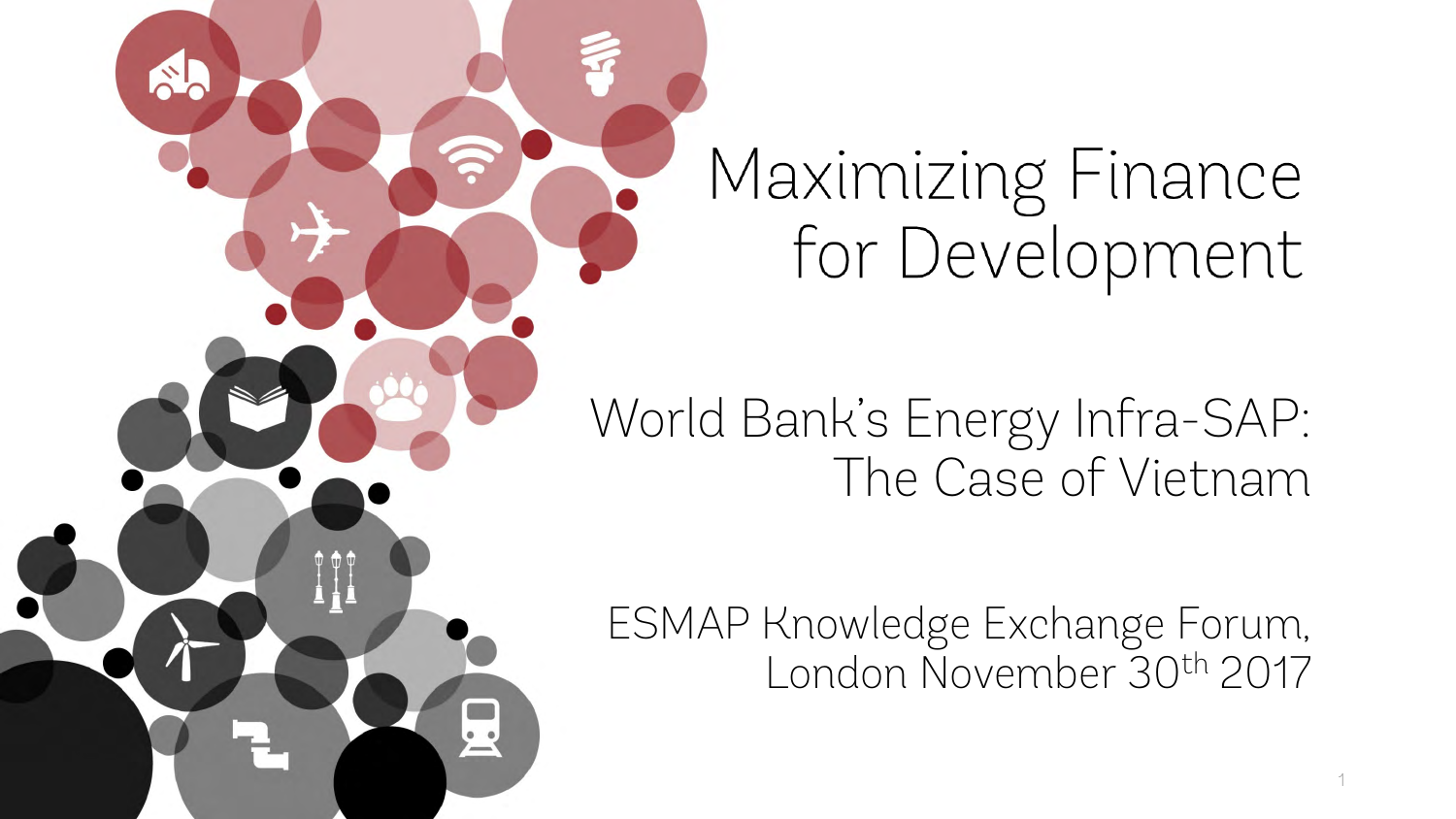## Maximizing Finance for Development: Cascade Algorithm

solutions

Is there a sustainable private sector solution that limits public debt & contingent liabilities? Q1

> If no, is it because of policy, regulatory gaps?

Q2

Q3

Or, is it because of risks?

If so, provide WBG support for policy and regulatory reform

If yes, then promote such private

If so, assess the risks and see whether WBG instruments can address them

Does the project require public funding?

If you conclude the project requires public funding, pursue that option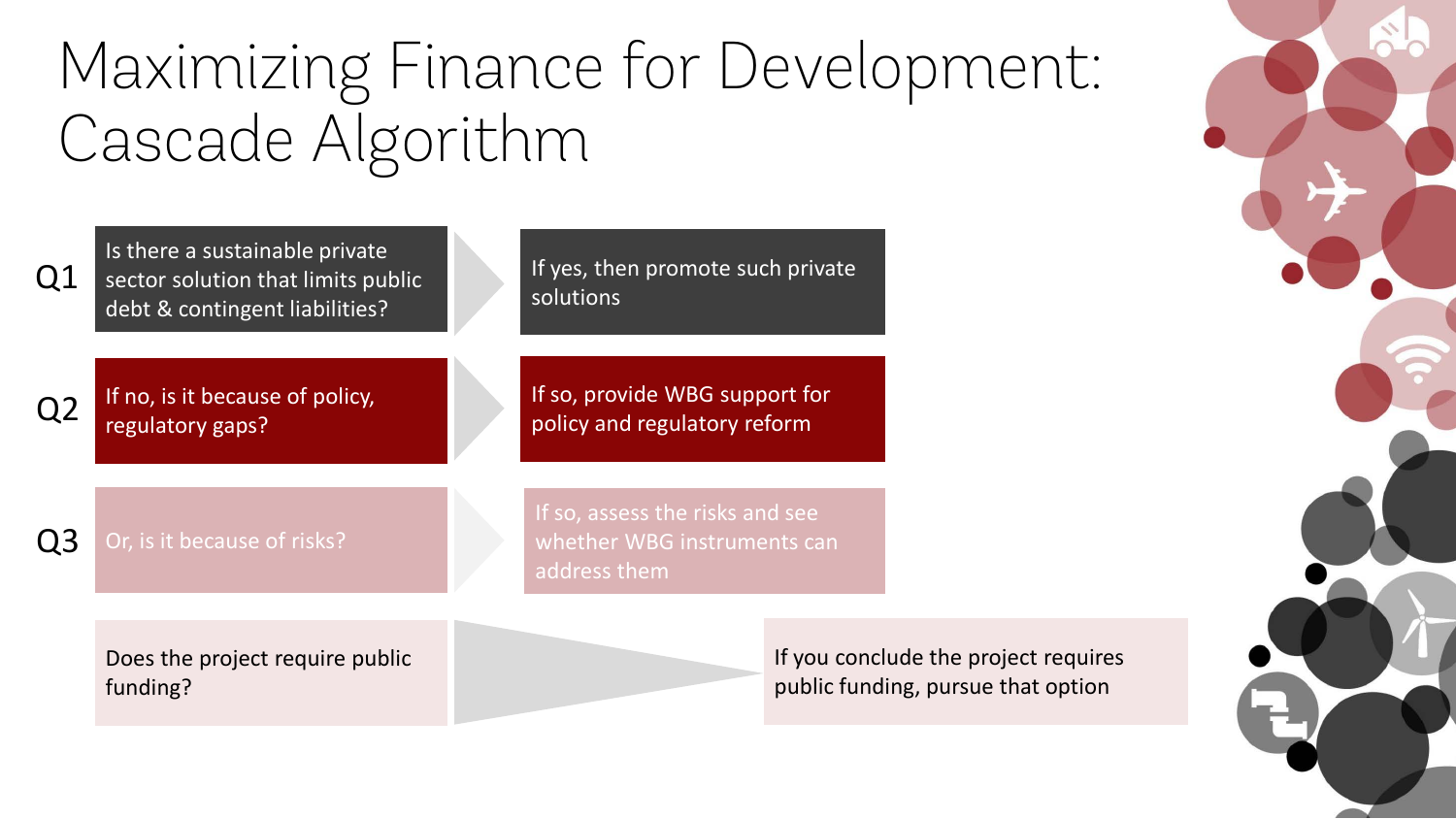#### **KENYA: Maximizing Finance for Development 1996-2017**

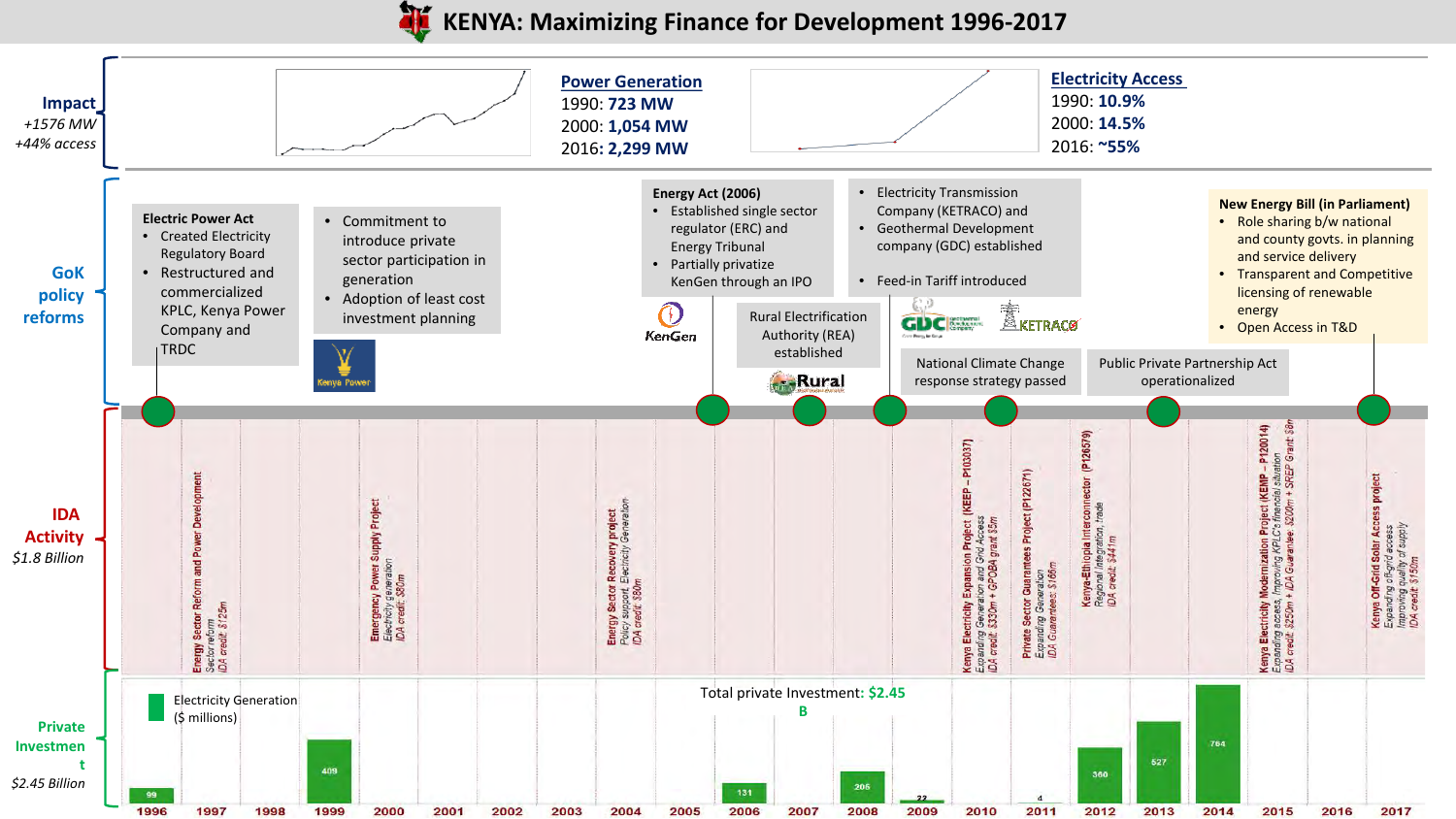#### Infra-SAPs: leveraging private sector & optimizing use of scarce public resources



4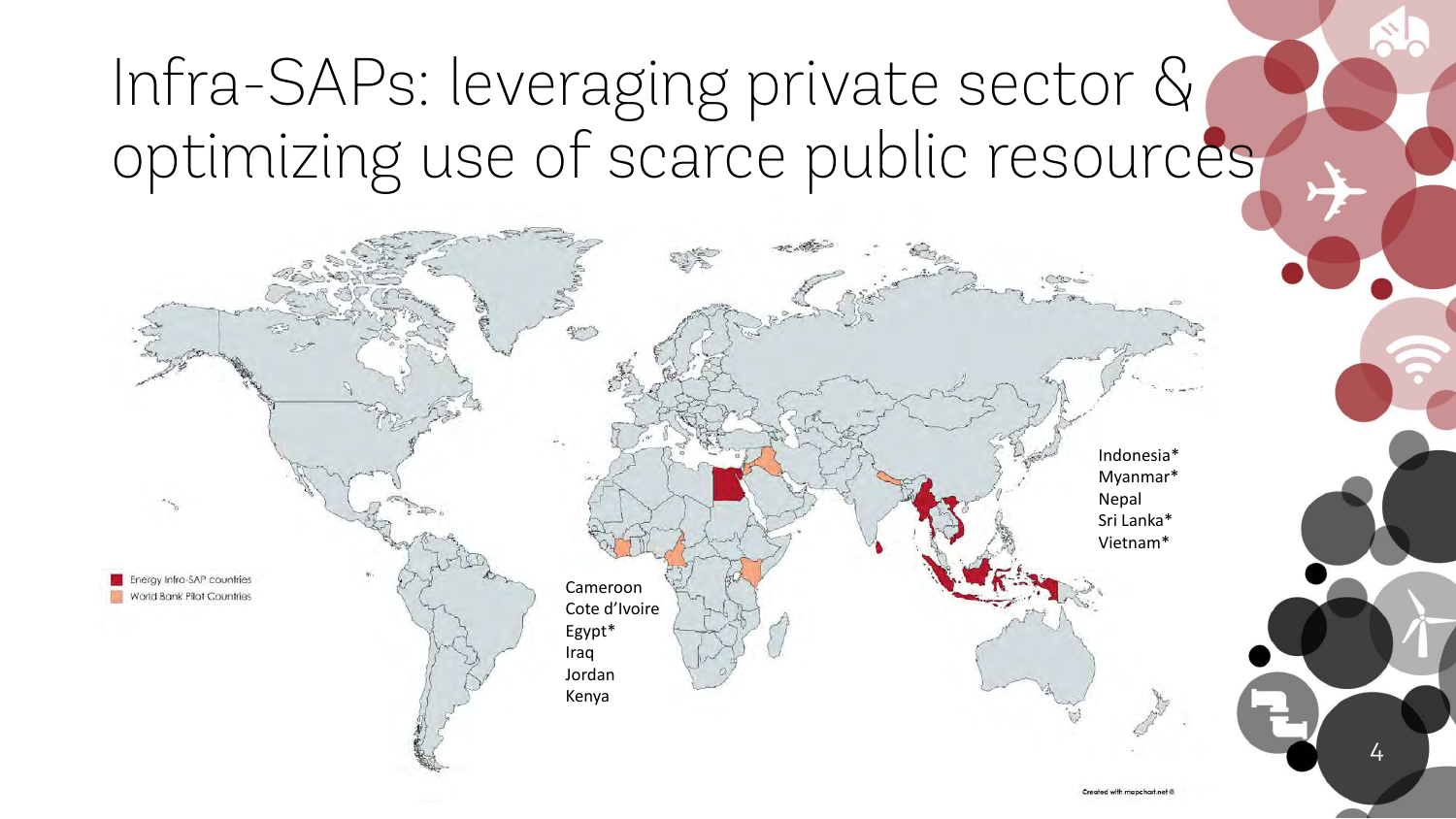**Vietnam: Power Sector Transformation 1990-2017**

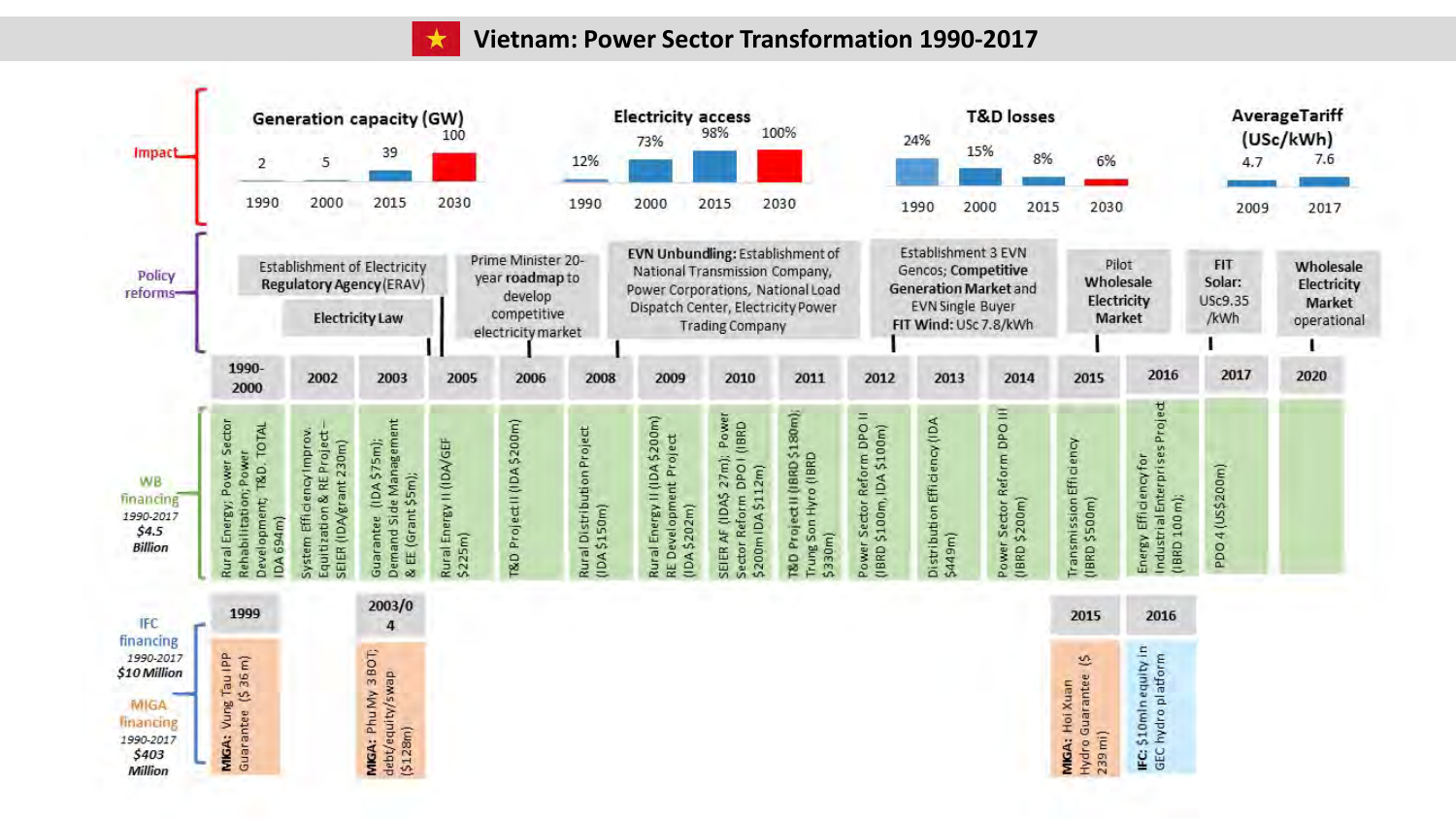# Vietnam Energy Infra-SAP

- Rapid electricity demand growth 13% pa since 2000 8% pa projected through 2035
- Need to shift energy mix
	- Calls for renewable energy to reach in range of 12GW to 42GW by 2030
	- > Target to increase gas-fired generation from 7GW to 19GW by 2030
- Calls for growing investment in transmission and distribution



Past and Future Energy Investments (US\$m)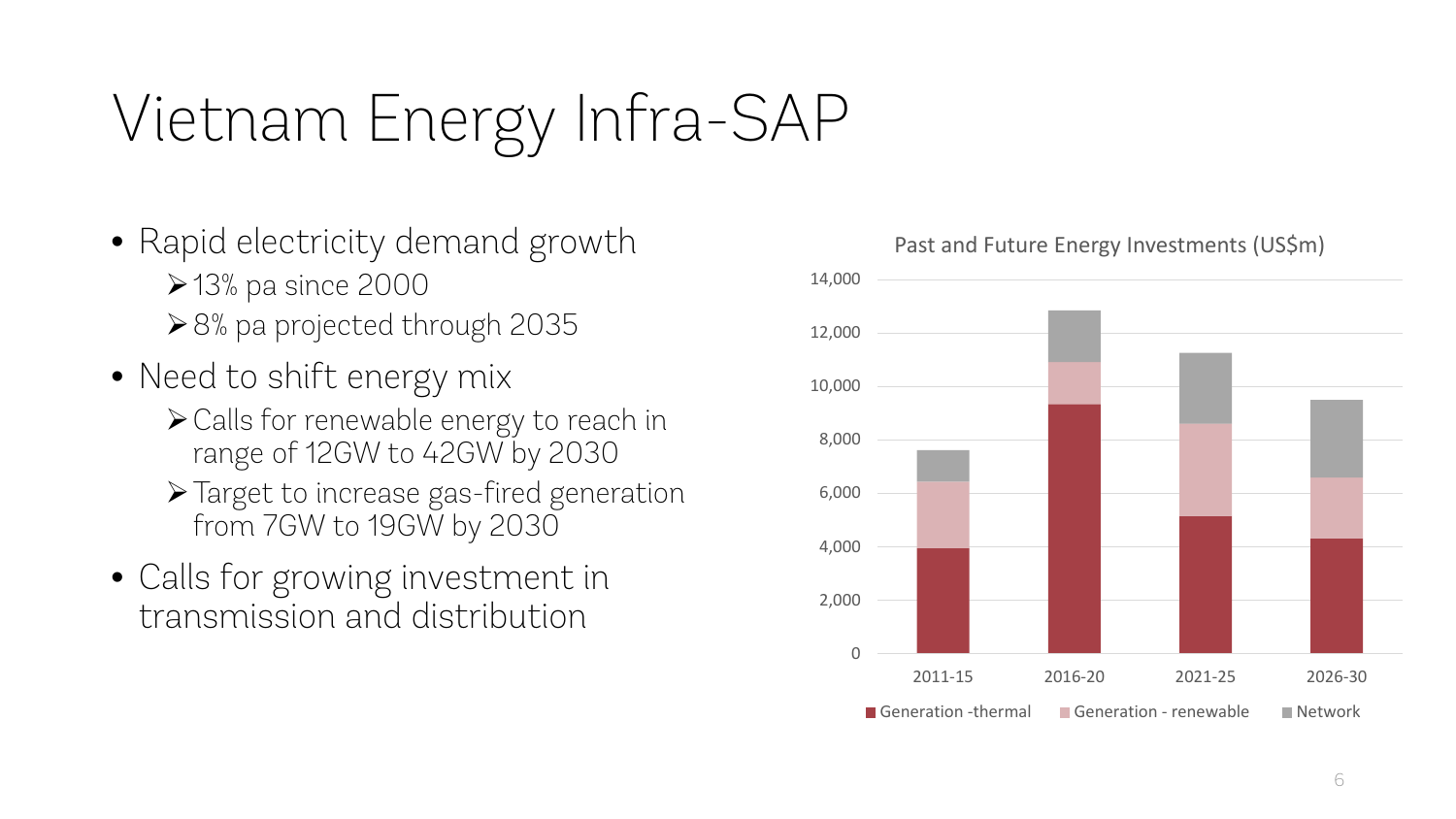Historic approach to funding energy infrastructure is no longer tenable

#### HISTORIC APPROACH

- Most generation and all network investments funded by EVN SOE with state guarantees:
	- Government on-lending of concessional finance from IFIs
	- Government guarantees for commercial bank loans
- 30% of generation funded via IPPs
	- 10GW of thermal projects funded by international investors under BOT
	- 2GW of renewables projects funded by domestic investors via local banks

#### FUTURE PROSPECTS

- Fiscal crisis
	- Vietnam close to statutory public debt limit of 65% of GDP (4% of which energy)
	- ▶ Both traditional approaches to finance count towards statutory limit
- Graduation to MIC status
	- Vietnam is losing eligibility for concessional finance from IFIs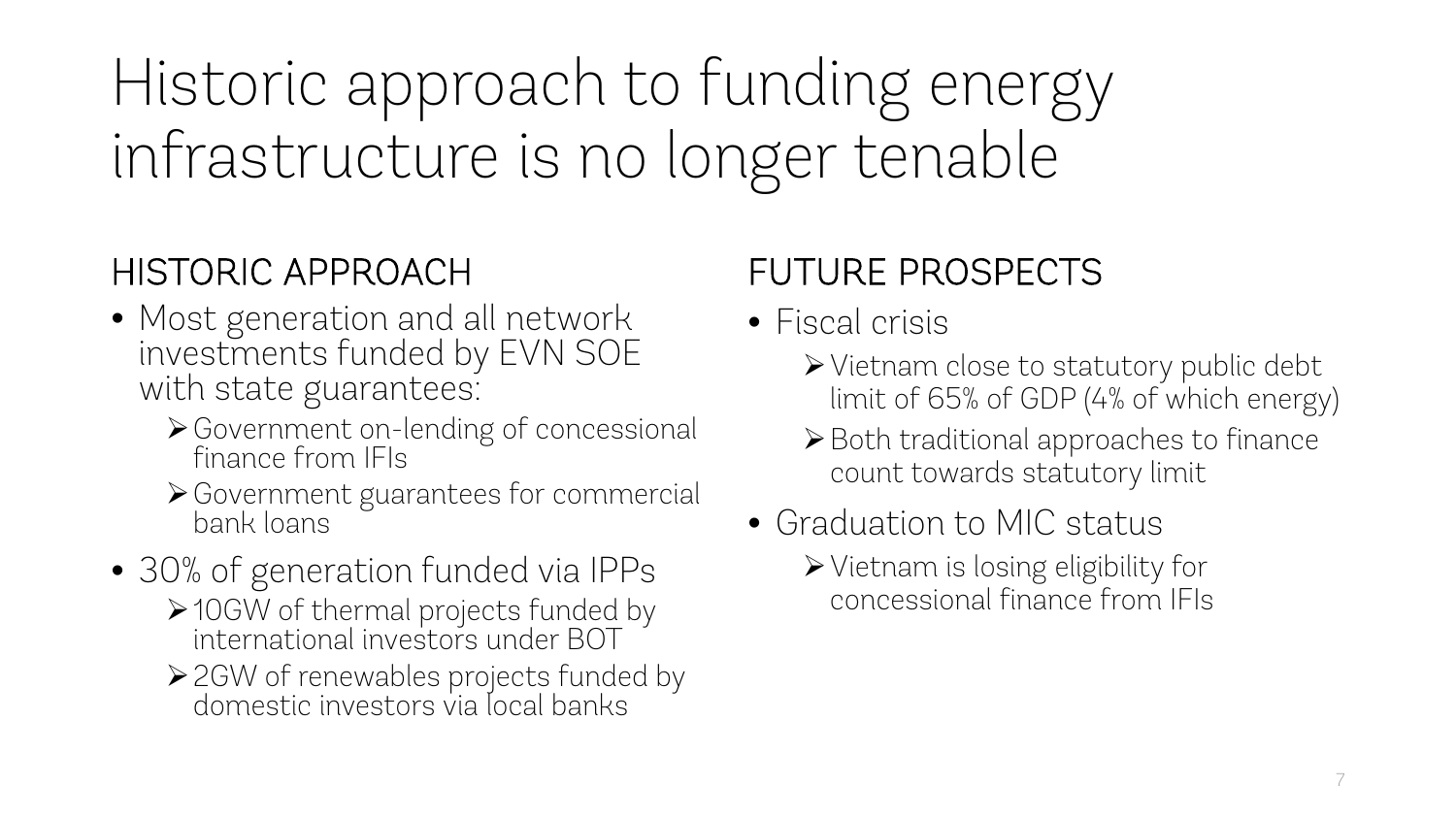#### Option 1: Raise unguaranteed corporate finance through SOE balance sheet

- EVN does not currently have a credit-rating but in process Sovereign credit-rating of BB- constrains SOE credit-rating
- EVN is an efficient company, but lacks a cost recovery tariff
	- Tariffs are at approximately half the level needed to fund new investment
- Leads to weak financial performance ▶ Zero or negative profit margin Debt service coverage approaching 1.0
- Cost of debt has been falling from 9.3% to 6.1% from 2011-2015 0.00

EVN Average Retail Tariff (US\$/kWh)

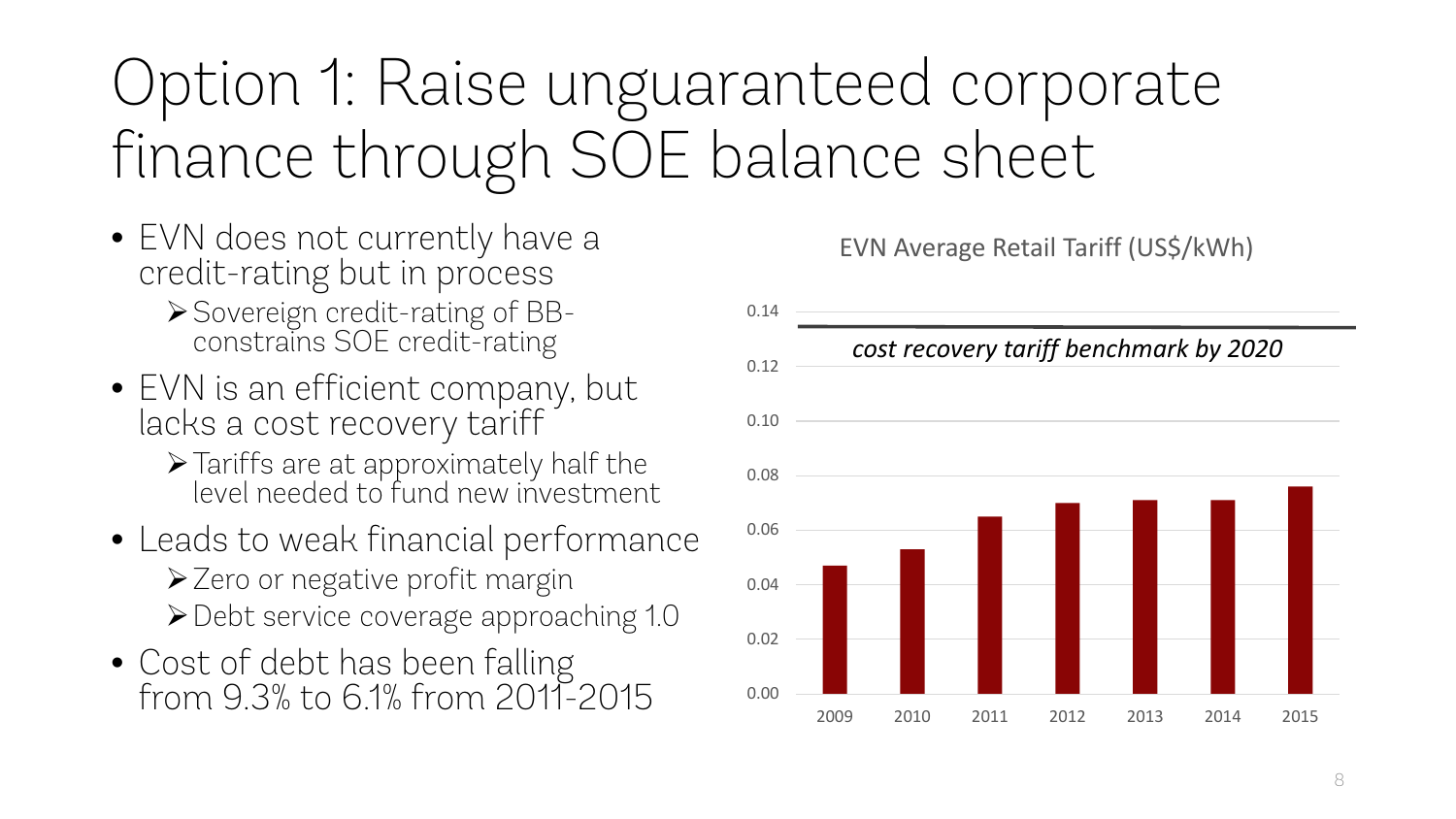## Option 2: Raise additional international capital through PPPs

- Legal framework
	- ▶ New PPP Decree requires feasibility studies and competitive procurement
	- Agencies circumvent by procuring under Investment Law
- Government supports
	- Allowed by legal framework and do not count towards public debt limit
	- $\triangleright$  Protracted bilateral negotiations and lack of a clear policy framework
- FOREX convertibility
	- ▶ No controls on foreign exchange, but investors remain concerned about availability and request guarantees



#### Private Sector in Power Generation (GW)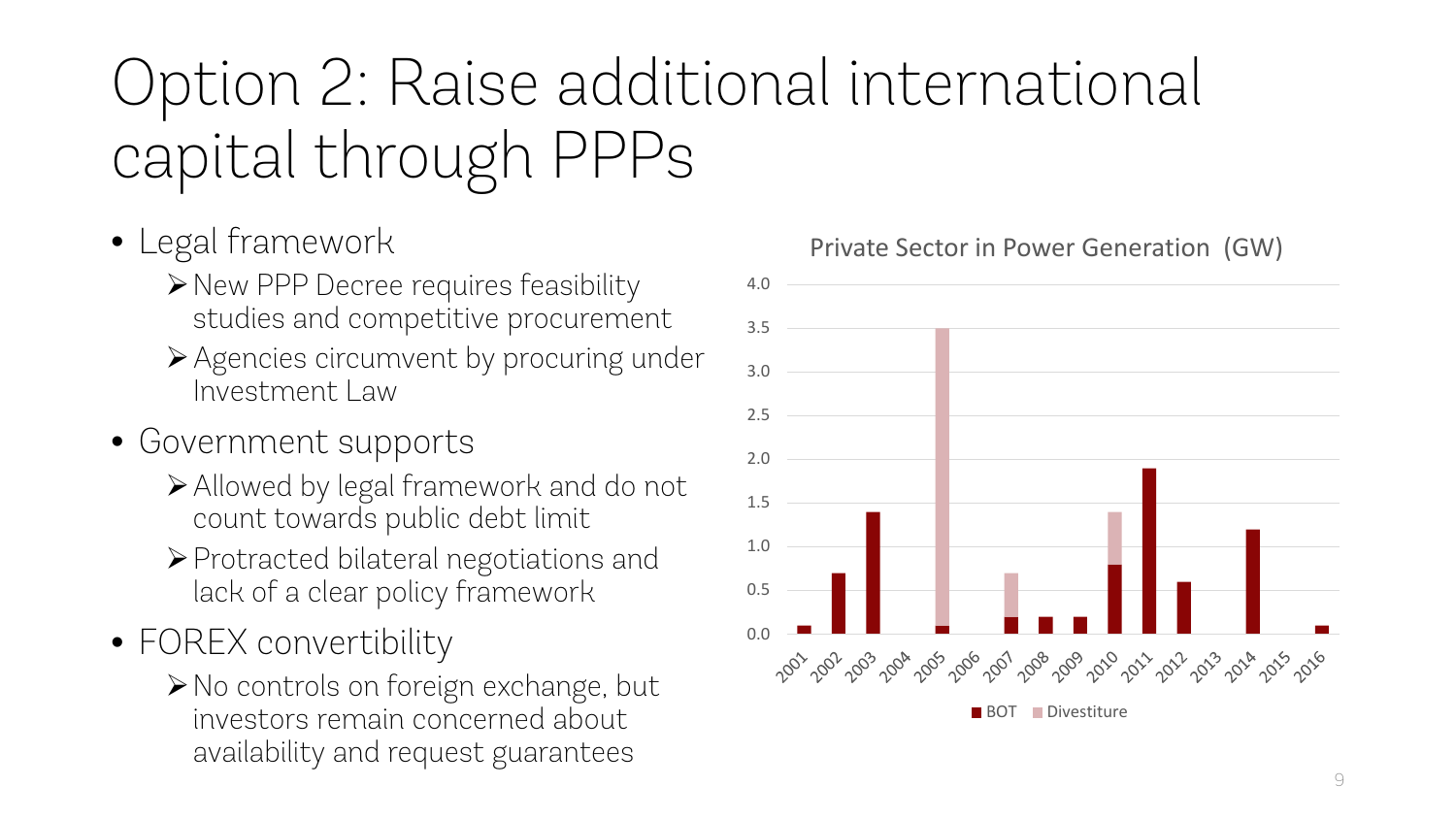# Spotlight on renewable energy IPPs

- Vietnam aims to expand renewables from 2GW 2015 to 27 (or 12) GW by 2030
- Various incentive schemes
	- Avoided Cost Tariff domestic small hydro
	- Higher FIT for wind and solar but still not attractive to international investors due to concerns about bankability of PPA  $\triangleright$  Recent decision to pilot auctions
- Distribution utilities face uneven disincentives to purchase renewables
- LCOE sensitive to financing cost US\$ versus LCU financing reduces LCOE by as much as US\$0.01/kWh



#### Levelized Cost of Energy (US\$/kWh)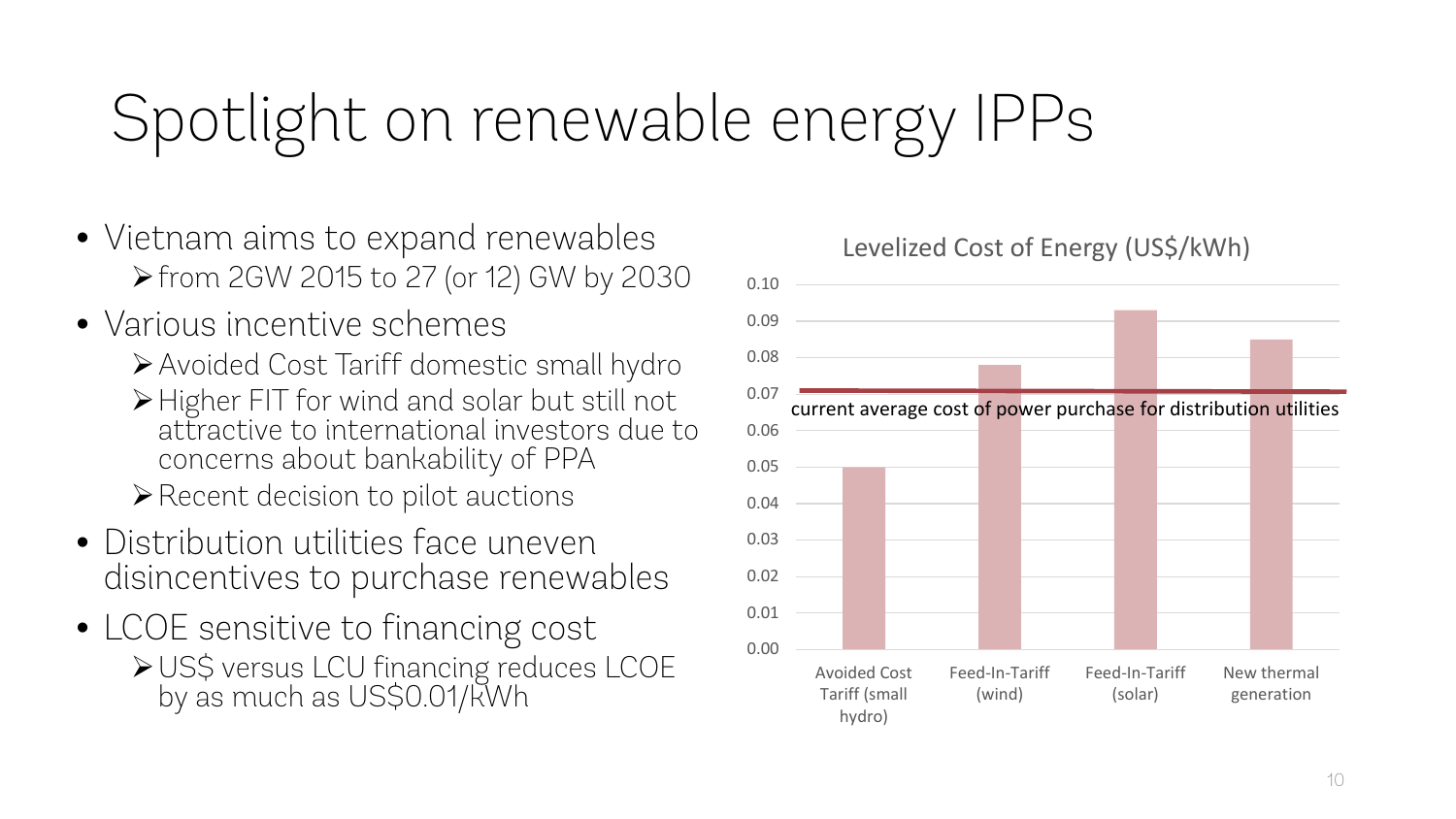### Option 3: Raise more domestic capital through local capital markets

- Commercial banks (US\$250bn.)
	- Lack of long term deposits and flat yield curve by deposit duration limits lending mainly to short maturities (up to 3 yrs)
	- Lack of technical capacity to evaluate energy projects (e.g. renewables)
- Stock exchange (US\$72bn.) Eliquidity low and dominated by SOEs
- Bond markets (<US\$1bn.)
	- Nascent market, shortage of corporates
- Institutional Investors (US\$25 bn.) Limited capital directed to bonds



- Stock Market
- Government Bonds

#### Stock of Energy Finance (US\$25bn.)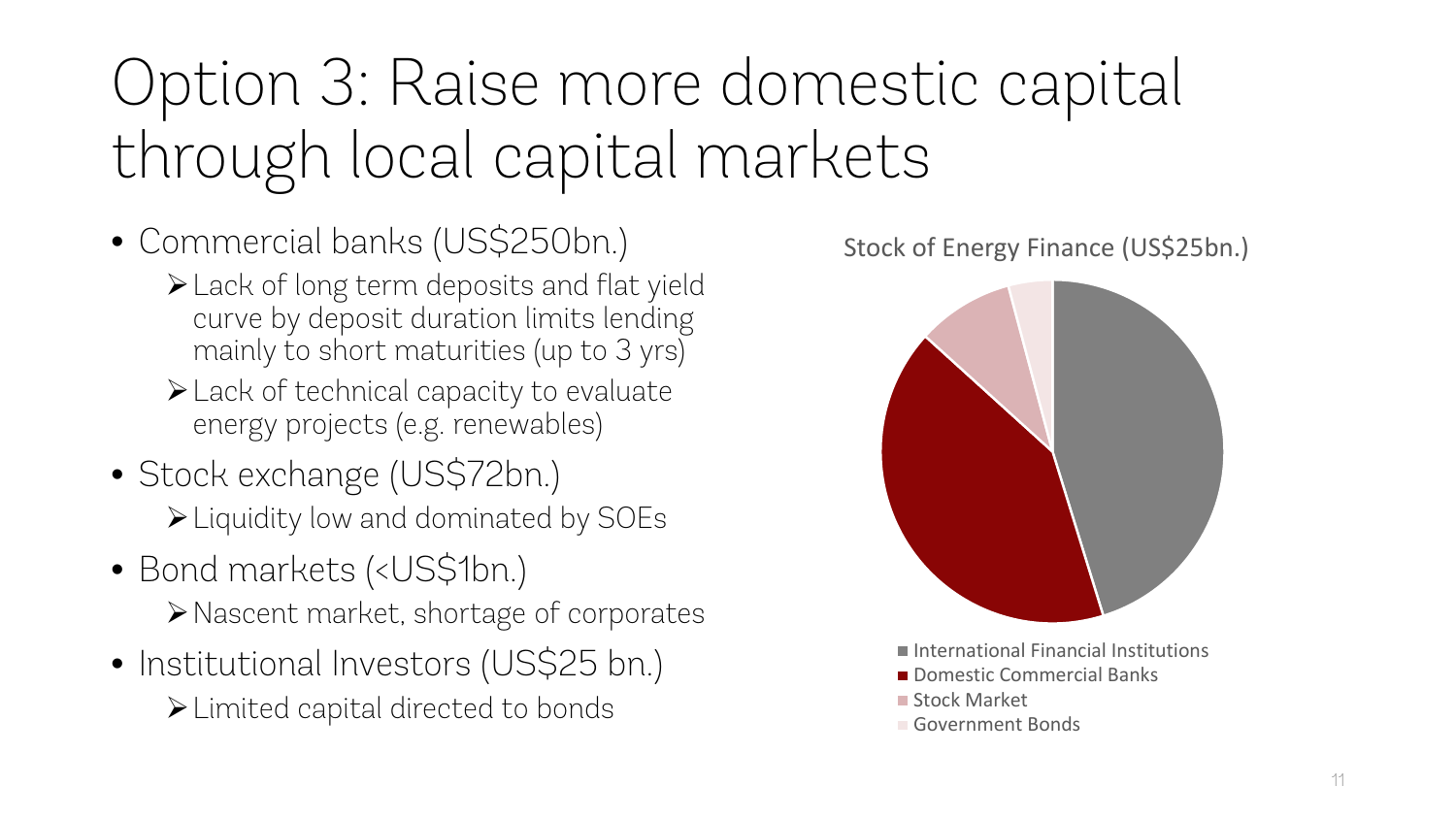### The biggest constraints to private solutions often lie outside the energy sector

- Macro fiscal level
	- Elimited fiscal space to provide further public guarantees of commercial borrowing Limited availability of FOREX, convertibility guarantees, and risk hedging instruments
- Domestic capital market level
	- Limited capacity to appraise energy sector projects
	- Rapid exposure to Single Borrower Limits due to small scale
	- Shortage of long-term deposits to underpin lending with longer maturities
	- Under-developed stock exchange and corporate bond market
- PPP/infrastructure policy level
	- Lack of capacity/incentives to perform feasibility studies and competitive procurement
	- Lack of clear and systematic government policy on credit enhancements for PPPs
- Energy sector policy level
	- Tariffs kept below cost recovery level for socio-political reasons